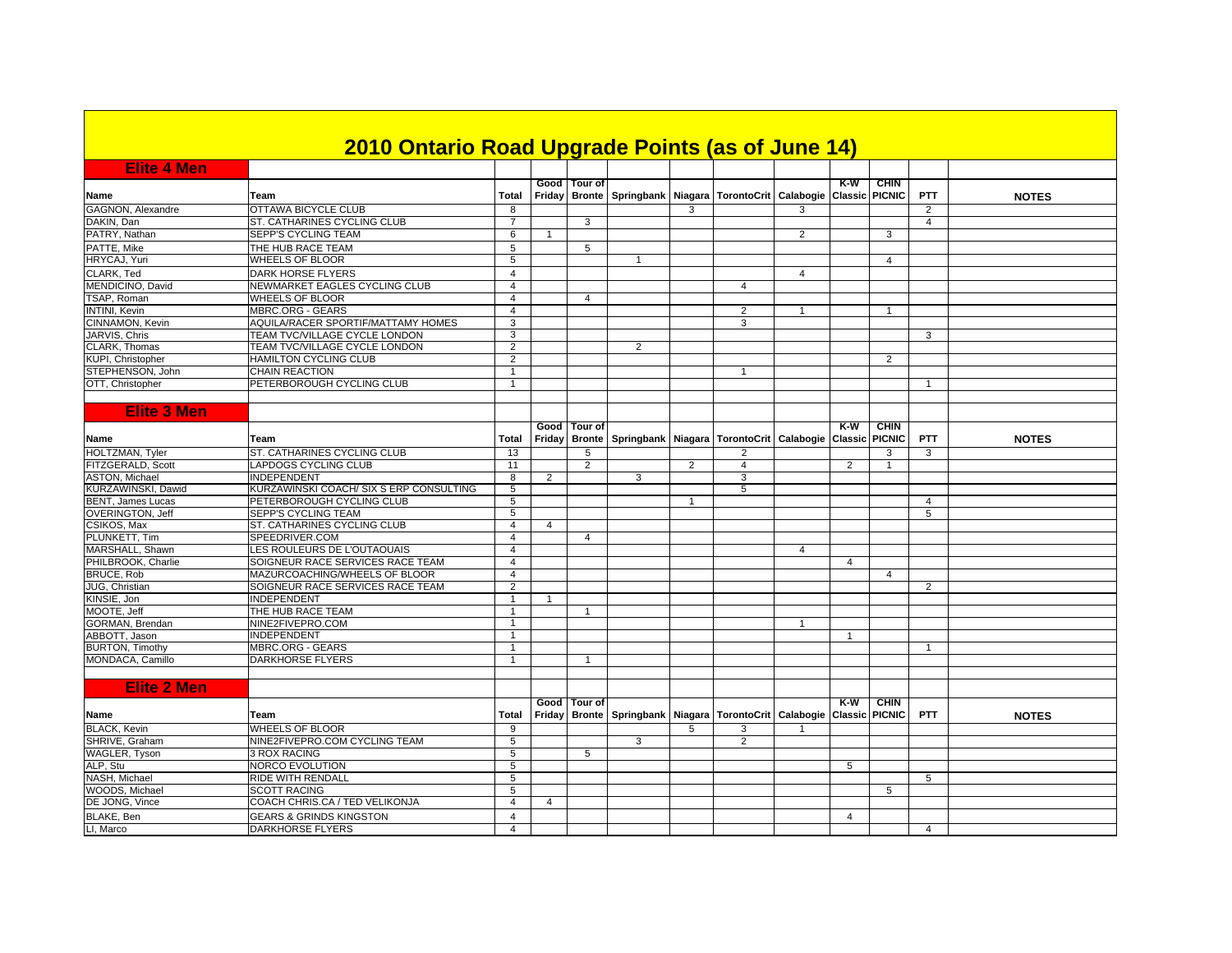| MAHLER, Luc             | <b>SCOTT RACING</b>                     | $\overline{4}$ |                |                |                                                                   |                |   |                |                       | $\overline{4}$               |                |              |
|-------------------------|-----------------------------------------|----------------|----------------|----------------|-------------------------------------------------------------------|----------------|---|----------------|-----------------------|------------------------------|----------------|--------------|
| <b>GARRIGAN, Mike</b>   | <b>INDEPENDENT</b>                      | 3              |                | 3              |                                                                   |                |   |                |                       |                              |                |              |
| CATAFORD, Alex          | ROCKY MOUNTAIN- CIBC WOOD GUNDY         | 3              |                |                |                                                                   | 2              |   |                | -1                    |                              |                |              |
| GORMAN, Charlie         | NINE2FIVEPRO.COM CYCLING TEAM           | 3              |                |                |                                                                   |                |   | 3              |                       |                              |                |              |
| GROSE, David            | <b>BIKESPORTS RACING TEAM</b>           | $\overline{2}$ |                |                | $\overline{2}$                                                    |                |   |                |                       |                              |                |              |
| STEWART, John           | MAZURCOACHING/WHEELS OF BLOOR           | $\overline{2}$ |                | $\overline{2}$ |                                                                   |                |   |                |                       |                              |                |              |
| SAMSON, Jerome          | <b>SWEET PETE'S</b>                     | $\mathbf{1}$   |                |                | $\mathbf{1}$                                                      |                |   |                |                       |                              |                |              |
|                         |                                         |                |                |                |                                                                   |                |   |                |                       |                              |                |              |
|                         |                                         |                |                |                |                                                                   |                |   |                |                       |                              |                |              |
| <b>Elite 1 Men</b>      |                                         |                |                |                |                                                                   |                |   |                |                       |                              |                |              |
|                         |                                         |                |                | Good Tour of   |                                                                   |                |   |                | $K-W$                 | <b>CHIN</b>                  |                |              |
| Name                    | Team                                    | Total          |                |                | Friday Bronte   Springbank   Niagara   TorontoCrit   Calabogie    |                |   |                |                       | <b>Classic PICNIC</b>        | <b>PTT</b>     | <b>NOTES</b> |
| VEAL, Ed                | LA BICICLETTA ELITE TEAM                | 14             |                |                |                                                                   |                |   | $\overline{2}$ | 5                     | $\overline{4}$               | 2              |              |
| RANDELL, Andrew         | SPIDERTECH POWERED BY PLANET ENERGY     | 12             | $\overline{4}$ | 3              |                                                                   |                | 5 |                |                       |                              |                |              |
| AITCHESON, Ryan         | JET FUEL COFFEE                         | 10             |                | $\overline{2}$ |                                                                   | 4              |   |                | $\overline{4}$        |                              |                |              |
| BRYER, Charlie          | MAZURCOACHING/WHEELS OF BLOOR           | 10             | $\overline{2}$ | 4              |                                                                   | 3              |   |                |                       |                              | $\overline{1}$ |              |
| SCHILLER, Jeffery       | GARNEAU-CLUB CHAUSSURES-OGILVY RENAULT  | 10             |                |                | 5                                                                 |                |   |                |                       | 5                            |                |              |
| ROTH, Ryan              | SPIDERTECH POWERED BY PLANET ENERGY     | 9              |                |                |                                                                   | 5              |   |                |                       |                              | $\overline{4}$ |              |
| DEFRANCESCHI, Daniele   | JET FUEL COFFEE                         | 5              | 5              |                |                                                                   |                |   |                |                       |                              |                |              |
| <b>BRADBURY, Andrew</b> | <b>DARKHORSE FLYERS</b>                 | 5              | -1             |                | $\overline{2}$                                                    | $\overline{2}$ |   |                |                       |                              |                |              |
| MORSE, Peter            | <b>JET FUEL COFFEE</b>                  | $\overline{5}$ |                | 5              |                                                                   |                |   |                |                       |                              |                |              |
| FILLION, Aaron          | RIDE WITH RENDALL                       | 5              |                |                |                                                                   |                |   |                |                       |                              | 5              |              |
| THUSS, Adam             | TREK RED TRUCK RACING P/B MOSAIC        | $\overline{4}$ |                |                | $\overline{4}$                                                    |                |   |                |                       |                              |                |              |
| GIULIANO, Joe           | JET FUEL COFFEE                         | 3              | 3              |                |                                                                   |                |   |                |                       |                              |                |              |
| BYER, Dave              | <b>JET FUEL COFFEE</b>                  | 3              |                |                | 3                                                                 |                |   |                |                       |                              |                |              |
| CHEYNE, Jordan          | MAZURCOACHING/WHEELS OF BLOOR           | 3              |                |                |                                                                   |                |   |                |                       |                              | 3              |              |
| <b>IVEY, DERREK</b>     | MAZURCOACHING/WHEELS OF BLOOR           | 3              |                |                |                                                                   |                |   |                |                       | 3                            |                |              |
| STEEDS, Justin          | MAZURCOACHING/WHEELS OF BLOOR           | $\overline{2}$ |                |                | $\overline{1}$                                                    | 1              |   |                |                       |                              |                |              |
| NOVAKOWSKI, Devon       | GARNEAU-CLUB CHAUSSURES-OGILVY RENAULT  | $\overline{2}$ |                |                |                                                                   |                |   |                |                       | 2                            |                |              |
| MUNDY, Evan             | GARNEAU-CLUB CHAUSSURES-OGILVY RENAULT  | $\mathbf{1}$   |                | $\overline{1}$ |                                                                   |                |   |                |                       |                              |                |              |
|                         |                                         |                |                |                |                                                                   |                |   |                |                       |                              |                |              |
|                         |                                         |                |                |                |                                                                   |                |   |                |                       |                              |                |              |
|                         |                                         |                |                |                |                                                                   |                |   |                |                       |                              |                |              |
| <b>Elite 3 Women</b>    |                                         |                |                |                |                                                                   |                |   |                |                       |                              |                |              |
| Name                    | Team                                    | Total          | Friday         | Good Tour of   | Bronte   Springbank   Niagara   TorontoCrit   Calabogie           |                |   |                | K-W<br><b>Classic</b> | <b>CHIN</b><br><b>PICNIC</b> | <b>PTT</b>     | <b>NOTES</b> |
| KABATOFF, Tara          | <b>DARKHORSE FLYERS</b>                 | 11             |                |                |                                                                   |                |   |                | 5                     | $\overline{4}$               | 2              |              |
| <b>TULISSI, Petrina</b> | THE EAT-CLEAN DIET®WOMEN'S CYCLING TEAM | 10             |                |                |                                                                   |                | 5 |                |                       | 5                            |                |              |
|                         |                                         |                |                |                |                                                                   |                |   |                |                       |                              |                |              |
| CHOWN, Lesley           | <b>TEAM CF</b>                          | $\overline{7}$ | $\overline{1}$ | $\overline{4}$ |                                                                   | 2              |   |                |                       |                              |                |              |
| SCOTT, Linda            | <b>DARKHORSE FLYERS</b>                 | 6              |                |                | $\overline{2}$                                                    | $\overline{1}$ |   |                |                       |                              | 3              |              |
| CHENG, Carolyn          | MAZURCOACHING/WHEELS OF BLOOR           | 6              | 2              |                |                                                                   |                |   |                |                       |                              | $\overline{4}$ |              |
| LLOY, Jess              | 7THGROOVE/RE:FORM BODY CLINIC           | $\overline{5}$ |                |                |                                                                   |                |   | 5              |                       |                              |                |              |
| LIN, Angla              | <b>DARKHORSE FLYERS</b>                 | $\overline{4}$ |                |                |                                                                   |                |   |                | 3                     | $\mathbf{1}$                 |                |              |
| DALTON, Jennifer        | THE CYCLERY                             | 3              |                |                |                                                                   |                |   | 3              |                       |                              |                |              |
| WEST, Karen             | <b>DARKHORSE FLYERS</b>                 | 3              |                |                |                                                                   |                |   |                |                       | 3                            |                |              |
| VERMEULEN, Candice      | FOREST CITY VELODROME                   | $\overline{2}$ |                |                |                                                                   |                |   |                | 2                     |                              |                |              |
| <b>BALL, Susan</b>      | DARKHORSE FLYERS                        | $\overline{2}$ |                |                |                                                                   |                |   |                | $\overline{1}$        |                              | $\overline{1}$ |              |
| BOROOAH, MAYA           | LAPDOGS CYCLING CLUB                    | $\overline{2}$ |                |                |                                                                   |                |   |                |                       | 2                            |                |              |
|                         |                                         |                |                |                |                                                                   |                |   |                |                       |                              |                |              |
|                         |                                         |                |                |                |                                                                   |                |   |                |                       |                              |                |              |
| <b>Elite 2 Women</b>    |                                         |                |                | Good   Tour of |                                                                   |                |   |                | $K-W$                 | <b>CHIN</b>                  |                |              |
| Name                    | Team                                    | Total          | Friday         |                | Bronte   Springbank   Niagara   TorontoCrit   Calabogie   Classic |                |   |                |                       | <b>PICNIC</b>                | <b>PTT</b>     | <b>NOTES</b> |
| RUBY, Krista            | A BICICLETTA ELITE TEAM                 | 16             |                |                |                                                                   | 3              |   |                |                       | $\overline{4}$               |                |              |
| ALLAN, Paolina          | NEWMARKET EAGLES CYCLING CLUB           | 12             |                |                |                                                                   | $\overline{4}$ |   |                | 3                     |                              | 5              |              |
| <b>BROWN, Suzie</b>     | P-K EXPRESS/HNZ STRATEGY                | 11             |                |                | 5                                                                 | $\mathbf{1}$   |   |                |                       | 5                            |                |              |
| CONEY, Sarah            | STEVENS RACING P/B THE CYCLERY          | 6              | $\overline{1}$ |                |                                                                   |                |   | 5              |                       |                              |                |              |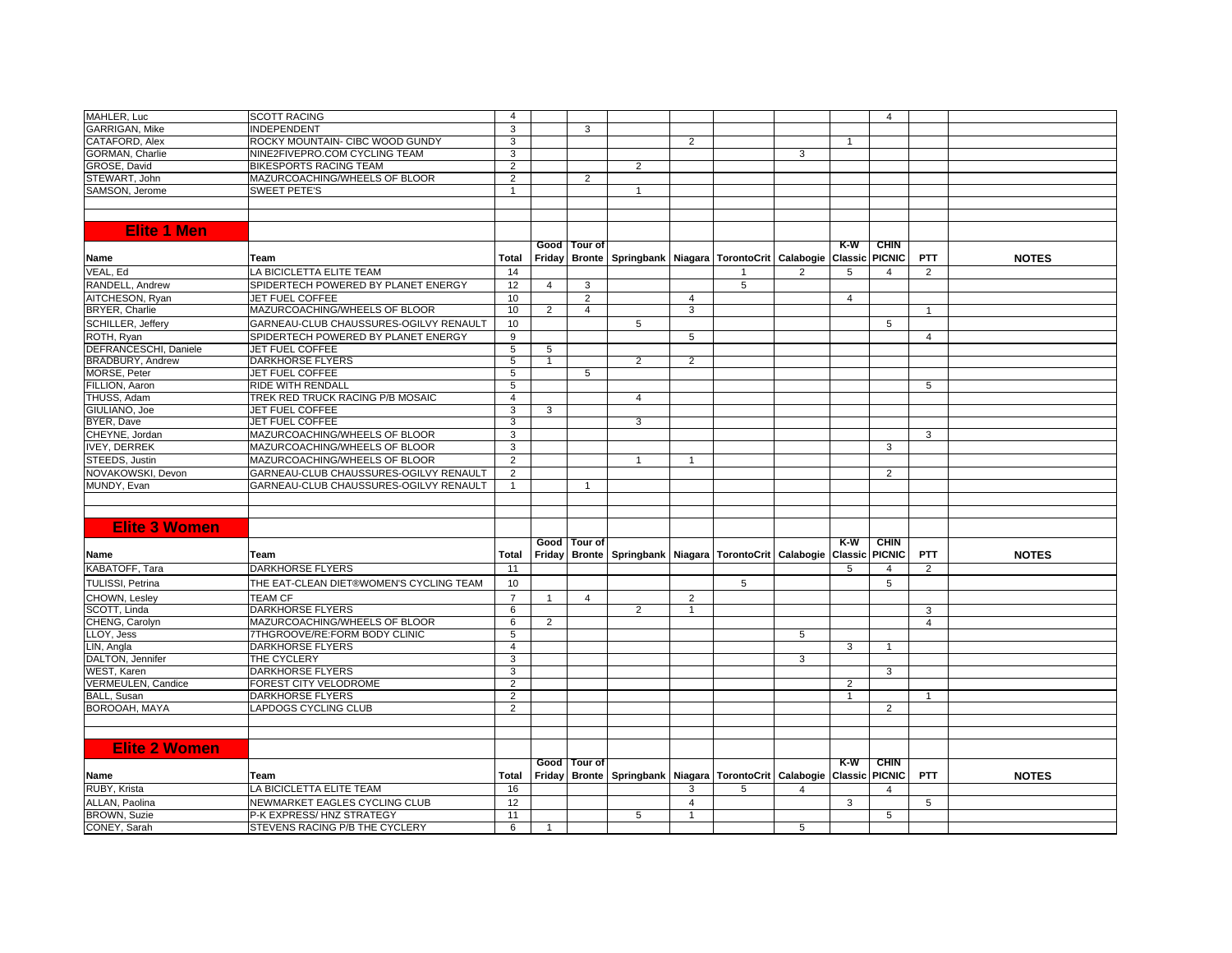| <b>HENKEMANS, Emily</b>     | P-K EXPRESS/HNZ STRATEGY           | 6              |                |                | $\overline{4}$                                                             |                |                | $\overline{2}$ |                |                |                |              |
|-----------------------------|------------------------------------|----------------|----------------|----------------|----------------------------------------------------------------------------|----------------|----------------|----------------|----------------|----------------|----------------|--------------|
| BIETOLA, Laura              | <b>3 ROX RACING</b>                | 5              | 3              |                |                                                                            |                |                |                | 2              |                |                |              |
| LAPLANTE-LAMARCHE, Florance | <b>ESPOIRS SAPUTO</b>              | 5              |                |                |                                                                            |                |                |                | $\overline{5}$ |                |                |              |
| SMIT, Eritia                | P-K EXPRESS/HNZ STRATEGY           | 5              |                |                |                                                                            |                |                |                | $\mathbf{1}$   |                | 4              |              |
| KOFMAN, Mikaela             | <b>3 ROX RACING</b>                | $\overline{4}$ | 4              |                |                                                                            |                |                |                |                |                |                |              |
| <b>BISKABORN, Amy</b>       | TEAM TVC/VILLAGE CYCLE LONDON      | $\overline{4}$ |                |                |                                                                            |                |                |                | $\overline{4}$ |                |                |              |
| <b>BESTER, Stephanie</b>    | COACH CHRIS.CA / TED VELIKONJA     | $\overline{4}$ |                |                | 2                                                                          |                |                |                |                | $\overline{2}$ |                |              |
| MARCHILDON, Arlene          | <b>INDEPENDENT</b>                 | 3              |                |                | 3                                                                          |                |                |                |                |                |                |              |
| WILSON, Cynthia             | <b>RIDE WITH RENDALL</b>           | 3              |                |                |                                                                            |                |                | 3              |                |                |                |              |
| BYERS, Sara                 | P-K EXPRESS/HNZ STRATEGY           | 3              |                |                |                                                                            |                |                |                |                |                | 3              |              |
| MCKEE, Shelly               | MAZURCOACHING/WHEELS OF BLOOR      | 3              |                |                |                                                                            |                |                |                |                | $\mathbf{1}$   | $\overline{2}$ |              |
| <b>GREENE, Kelly</b>        | <b>CHAIN REACTION</b>              | $\overline{3}$ |                |                |                                                                            |                |                |                |                | 3              |                |              |
| SPITTLEHOUSE, Katie         | THUNDER BAY CYCLING CLUB           | $\overline{2}$ | $\overline{2}$ |                |                                                                            |                |                |                |                |                |                |              |
| MCKENZIE-PICOT, Sarah       | COACH CHRIS.CA / TED VELIKONJA     | -1             |                |                | $\mathbf 1$                                                                |                |                |                |                |                |                |              |
|                             |                                    |                |                |                |                                                                            |                |                |                |                |                |                |              |
|                             |                                    |                |                |                |                                                                            |                |                |                |                |                |                |              |
| <b>Elite 1 Women</b>        |                                    |                |                |                |                                                                            |                |                |                |                |                |                |              |
|                             |                                    |                |                |                |                                                                            |                |                |                |                |                |                |              |
|                             |                                    |                |                | Good Tour of   |                                                                            |                |                |                | $K-W$          | <b>CHIN</b>    |                |              |
| Name                        | Team                               | Total          | Friday         |                | Bronte   Springbank   Niagara   TorontoCrit   Calabogie   Classic          |                |                |                |                | <b>PICNIC</b>  | <b>PTT</b>     | <b>NOTES</b> |
| COLLINS, Merrill            | LA BICICLETTA ELITE TEAM           | 16             |                |                |                                                                            |                | 5              |                | 5              | $\mathbf{1}$   | 5              |              |
| HOBSON, Leigh               | TEAM NANOBLUR-GEARS                | 11             | $\overline{4}$ | 5              |                                                                            |                |                |                |                | 2              |                |              |
| LOGAN-SPRENGER, Heather     | COLAVITA/ BACI WOMEN'S CYCLING     | 10             | 5              |                |                                                                            | 5              |                |                |                |                |                |              |
| CARTMILL, Carrie            | <b>TEAM NANOBLUR-GEARS</b>         | $\overline{9}$ |                |                |                                                                            | $\overline{4}$ |                |                |                | 5              |                |              |
| ALLEN, Aimee                | MAPLE LEAF CYCLING CLUB            | 8              |                |                | $\overline{4}$                                                             |                | 4              |                |                |                |                |              |
| PALMER-KOMAR, Susan         | P-K EXPRESS/HNZ STRATEGY           | 6              | 3              | 3              |                                                                            |                |                |                |                |                |                |              |
| O'REILLY, Rachel            | STEVENS RACING P/B THE CYCLERY     | 6              |                |                | 5                                                                          |                |                |                |                |                |                |              |
| <b>BUNN, Melissa</b>        | STEVENS RACING P/B THE CYCLERY     | $\overline{4}$ | 2              |                |                                                                            | $\overline{2}$ |                |                |                |                |                |              |
| JEFFS, Krystal              | <b>TEAM NANOBLUR-GEARS</b>         | $\overline{4}$ |                |                | 3                                                                          | $\mathbf{1}$   |                |                |                |                |                |              |
| RAMSDEN, Denise             | <b>TEAM KENDA</b>                  | $\overline{3}$ |                |                |                                                                            | 3              |                |                |                |                |                |              |
| STEPHENSON, Jen             | 7THGROOVE/RE:FORM BODY CLINIC      | 3              |                |                |                                                                            |                |                | 3              |                |                |                |              |
| MICHENER, Kaitlin           | <b>TEAM NANOBLUR-GEARS</b>         | 3              |                |                |                                                                            |                |                |                |                | 3              |                |              |
| FARELL, Julie               | 7THGROOVE/RE:FORM BODY CLINIC      | $\overline{2}$ |                |                |                                                                            |                |                | $\overline{2}$ |                |                |                |              |
| KNOBBE, Christiane          | 7THGROOVE/RE:FORM BODY CLINIC      | $\overline{2}$ |                |                |                                                                            |                |                |                |                |                | $\overline{2}$ |              |
| RONDEAU, Cheryl             | MAZURCOACHING/WHEELS OF BLOOR      | $\mathbf{1}$   |                |                |                                                                            |                |                |                |                |                | $\overline{1}$ |              |
|                             |                                    |                |                |                |                                                                            |                |                |                |                |                |                |              |
|                             |                                    |                |                |                |                                                                            |                |                |                |                |                |                |              |
| <b>Master 3 Men</b>         |                                    |                |                |                |                                                                            |                |                |                |                |                |                |              |
|                             |                                    |                |                | Good Tour of   |                                                                            |                |                |                | $K-W$          | <b>CHIN</b>    |                |              |
| Name                        | Team                               | Total          | Friday         |                | Bronte   Springbank   Niagara   TorontoCrit   Calabogie   Classic   PICNIC |                |                |                |                |                | <b>PTT</b>     | <b>NOTES</b> |
| <b>HUTCHESON, James</b>     | P-K EXPRESS/HNZ STRATEGY           | 13             | $\overline{4}$ |                |                                                                            | 4              |                |                |                |                | 5              |              |
| KER, Jeff                   | LAPDOGS CYCLING CLUB               | 8              |                |                |                                                                            |                | 4              | $\overline{4}$ |                |                |                |              |
| PITTS, Martin               | AQUILA/RACER SPORTIF/MATTAMY HOMES | 8              |                | 4              | 2                                                                          |                |                |                |                | 2              |                |              |
| DI SILVESTRO, Matthew       | EURO-SPORTS.CA / FOODERY           | $\overline{5}$ |                |                |                                                                            | 5              |                |                |                |                |                |              |
| MURPHY, Jeff                | ST. CATHARINES CYCLING CLUB        | 5              |                |                |                                                                            |                |                |                | $\overline{4}$ |                |                |              |
| FALKENSTEIN, Lorne          | CYCLES LONDON RACING TEAM          | $\overline{4}$ |                | $\overline{1}$ | 3                                                                          |                |                |                |                |                |                |              |
| MCILROY, William            | <b>J&amp;J CYCLE</b>               | $\overline{4}$ |                |                |                                                                            |                |                |                |                |                | $\overline{4}$ |              |
| <b>UGALDE, Richard</b>      | AQUILA/RACER SPORTIF/MATTAMY HOMES | $\overline{4}$ |                |                |                                                                            |                |                |                |                | $\overline{4}$ |                |              |
| TAYLOR, John                | <b>WHEELS OF BLOOR</b>             | 3              | 3              |                |                                                                            |                |                |                |                |                |                |              |
| <b>BROAD, Quentin</b>       | <b>BEACHES CYCLING CLUB (BCC)</b>  | 3              |                |                |                                                                            |                | 3              |                |                |                |                |              |
| DIOTTE, Daniel              | <b>OTTAWA BICYCLE CLUB</b>         | 3              |                |                |                                                                            |                |                | 3              |                |                |                |              |
| LAWSON, Tim                 | <b>WHEELS OF BLOOR</b>             | 3              |                | 3              |                                                                            |                |                |                |                |                |                |              |
| STUART, Mark                | CYCLEPATH OAKVILLE RACE TEAM       | 3              |                |                | $\mathbf{1}$                                                               | $\mathbf{1}$   |                |                | $\overline{1}$ |                |                |              |
| <b>KWARTA, John</b>         | SPEEDRIVER.COM                     | 3              |                |                |                                                                            |                |                |                | 3              |                |                |              |
| <b>HERBST, Mark</b>         | AQUILA/RACER SPORTIF/MATTAMY HOMES | 3              |                |                |                                                                            |                |                |                |                |                | 3              |              |
| DOYLE, Trevor               |                                    | 3              |                |                |                                                                            |                |                |                |                | 3              |                |              |
| DOBSON, Dave                | TREK STORE RACE TEAM               | $\overline{2}$ |                |                |                                                                            |                |                | $\overline{2}$ |                |                |                |              |
| <b>HSIUNG, Derek</b>        | <b>MIDWEEK CYCLING CLUB</b>        | $\overline{2}$ |                |                |                                                                            |                | $\overline{2}$ |                |                |                |                |              |
| TOMLINSON, Glendon          | <b>GEARS BIKE SHOPCLUB</b>         | 2              |                |                |                                                                            |                |                |                | 2              |                |                |              |
|                             |                                    |                |                |                |                                                                            |                |                |                |                |                |                |              |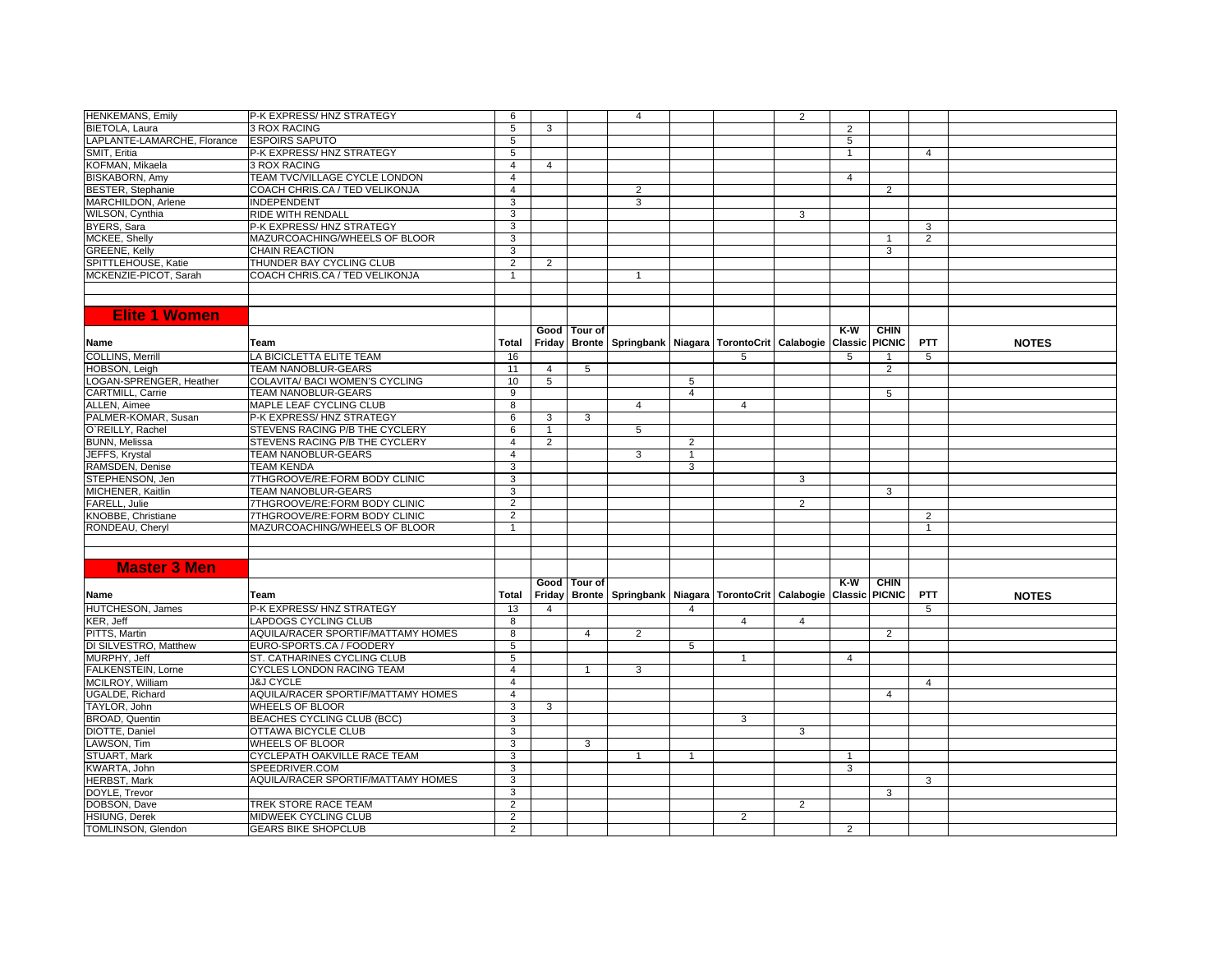| WARD, Vernon                            | <b>TEAM SILENT SPORTS</b>               | $\overline{1}$                   | $\overline{1}$ |              |                                                                            |                |   |                |                |                              |                |              |
|-----------------------------------------|-----------------------------------------|----------------------------------|----------------|--------------|----------------------------------------------------------------------------|----------------|---|----------------|----------------|------------------------------|----------------|--------------|
| <b>BIEGALSKI, Patrvk</b>                | BEACHES CYCLING CLUB (BCC)              | $\mathbf{1}$                     |                |              |                                                                            |                |   |                |                |                              | $\overline{1}$ |              |
|                                         |                                         |                                  |                |              |                                                                            |                |   |                |                |                              |                |              |
|                                         |                                         |                                  |                |              |                                                                            |                |   |                |                |                              |                |              |
| <b>Master 2 Men</b>                     |                                         |                                  |                |              |                                                                            |                |   |                |                |                              |                |              |
|                                         |                                         |                                  |                |              |                                                                            |                |   |                |                |                              |                |              |
| Name                                    | Team                                    | Total                            |                | Good Tour of | Friday   Bronte   Springbank   Niagara   TorontoCrit   Calabogie   Classic |                |   |                | $K-W$          | <b>CHIN</b><br><b>PICNIC</b> | <b>PTT</b>     | <b>NOTES</b> |
| <b>BARTHOLOMEW, Chris</b>               | PETERBOROUGH CYCLING CLUB               | 8                                | $\overline{4}$ |              |                                                                            |                |   |                |                | 4                            |                |              |
| PROVART, John                           | <b>CHAIN REACTION</b>                   | 6                                |                |              |                                                                            | $\mathbf{1}$   | 5 |                |                |                              |                |              |
| VISSER, Werner                          | <b>WEST OF QUEBEC WHEELERS</b>          | 6                                |                |              |                                                                            |                |   | $\overline{1}$ |                | 5                            |                |              |
| APSE, Edgars                            | <b>DARKHORSE FLYERS</b>                 | 5                                |                |              | 2                                                                          |                | 3 |                |                |                              |                |              |
| KIRK, Chris                             | <b>INDEPENDENT</b>                      | 5                                |                | 4            |                                                                            |                |   |                |                |                              |                |              |
| <b>HENDRIKS, Aaron</b>                  | CYCLEPATH OAKVILLE RACE TEAM            | 5                                |                |              |                                                                            |                |   |                |                |                              | 5              |              |
| KELLY, Brian                            | <b>ABOVE THRESHOLD</b>                  | 5                                |                |              |                                                                            |                |   |                |                |                              | 3              |              |
| <b>VERMETTE, Phill</b>                  | EURO-SPORTS.CA / FOODERY                | $\overline{4}$                   |                |              |                                                                            |                |   | $\overline{4}$ |                |                              |                |              |
| KOOPS, Derek                            | ZM CYCLE & FITNESS CYCLING CLUB         | $\overline{4}$                   |                |              |                                                                            |                |   |                | 4              |                              |                |              |
| <b>CULLEN, Myles</b>                    | <b>TEAM SPOKE O'MOTION</b>              | $\overline{4}$                   |                | 2            |                                                                            |                |   |                |                |                              | $\overline{2}$ |              |
| NISHMAN, Rob                            | CYCLEPATHMARKHAM.COM                    | $\overline{4}$                   |                |              |                                                                            |                |   |                |                |                              | $\overline{4}$ |              |
| MACPHAIL, Don                           | <b>CYCLES LONDON RACING TEAM</b>        | 3                                |                |              | 3                                                                          |                |   |                |                |                              |                |              |
| PINET, Robert                           | ESTEEMTRAINING.COM                      | 3                                |                |              |                                                                            | 3              |   |                |                |                              |                |              |
| LANSPEARY, Dylan                        | <b>CICLO SPORT RACING</b>               | 3                                |                |              |                                                                            |                |   |                | 3              |                              |                |              |
| SHAW, Mark                              | <b>CHAIN REACTION</b>                   | 3                                |                |              |                                                                            |                |   |                |                | 2                            |                |              |
| DEVRIES, Paul                           | <b>TEAM RACE</b>                        | 3                                |                |              |                                                                            |                |   |                |                | 3                            |                |              |
| FANTASKE, Steve                         | BEACHES CYCLING CLUB (BCC)              | $\overline{2}$                   |                |              |                                                                            | $\overline{2}$ |   |                |                |                              |                |              |
| PELDA, Patrick                          | <b>WEST OF QUEBEC WHEELERS</b>          | $\overline{2}$                   |                |              |                                                                            |                |   | $\overline{2}$ |                |                              |                |              |
| RASILE, Mark                            | AQUILA/RACER SPORTIF/MATTAMY HOMES      | $\overline{2}$                   |                |              |                                                                            |                |   |                | 2              |                              |                |              |
| NUTTALL, Michael                        | CYCLES LONDON RACING TEAM               | $\overline{1}$                   |                |              | 1                                                                          |                |   |                |                |                              |                |              |
| DE GANNES, Derek                        | <b>ABOVE THRESHOLD</b>                  | $\mathbf{1}$                     |                |              |                                                                            |                |   |                |                |                              | $\mathbf{1}$   |              |
|                                         |                                         |                                  |                |              |                                                                            |                |   |                |                |                              |                |              |
|                                         |                                         |                                  |                |              |                                                                            |                |   |                |                |                              |                |              |
|                                         |                                         |                                  |                |              |                                                                            |                |   |                |                |                              |                |              |
|                                         |                                         |                                  |                |              |                                                                            |                |   |                |                |                              |                |              |
| <b>Master 1 Men</b>                     |                                         |                                  |                |              |                                                                            |                |   |                |                |                              |                |              |
|                                         |                                         |                                  |                | Good Tour of |                                                                            |                |   |                | $K-W$          | <b>CHIN</b>                  |                |              |
| Name                                    | Team                                    | Total                            | Friday         |              | Bronte   Springbank   Niagara   TorontoCrit   Calabogie   Classic          |                |   |                |                | <b>PICNIC</b>                | <b>PTT</b>     | <b>NOTES</b> |
| SCOTT, Ian J.                           | <b>WHEELS OF BLOOR</b>                  | 12                               |                |              | $\overline{4}$                                                             |                |   | 5              | 3              |                              |                |              |
| LUKASIK, Radek                          | <b>WHEELS OF BLOOR</b>                  | 11                               | 5              |              |                                                                            |                |   |                | $\overline{2}$ | $\overline{4}$               |                |              |
| <b>SCHMIDT, Matthias</b>                | ZM CYCLE & FITNESS CYCLING CLUB         | 9                                |                |              |                                                                            | 3              |   |                | $\overline{4}$ |                              | $\overline{2}$ |              |
| DAGENAIS, Richard                       | <b>INDEPENDENT</b>                      | 8                                | 4              |              |                                                                            |                |   | $\overline{4}$ |                |                              |                |              |
| BIRD, Bruce                             | <b>WHEELS OF BLOOR</b>                  | 8                                |                | 4            |                                                                            | 1              |   |                |                |                              | 3              |              |
| CAVANAGH, Greg                          | <b>WHEELS OF BLOOR</b>                  | $\overline{7}$                   |                |              |                                                                            | $\overline{2}$ |   |                | 5              |                              |                |              |
| PETROVSKI, Ilija                        | <b>ABOVE THRESHOLD</b>                  | $\overline{7}$                   |                | 3            |                                                                            |                |   |                |                |                              | $\overline{4}$ |              |
| PURVIS, Blair                           | NEWORLD CYCLE                           | $\overline{5}$                   |                |              |                                                                            | 5              |   |                |                |                              |                |              |
| EUGENI, Paolo                           | Z- TEAM POWERED BY LA BICICLETTA        | 5                                |                |              | 5                                                                          |                |   |                |                |                              |                |              |
| MOGG, Peter                             | THE HUB RACE TEAM                       | $\overline{5}$                   |                |              |                                                                            |                | 5 |                |                |                              |                |              |
| SPENCER, Rhys                           | ENDURO SPORT PFR BY POWERWATTS          | 5                                |                | 5            |                                                                            |                |   |                |                |                              |                |              |
| AMOS, Ron                               | <b>RIDE WITH RENDALL</b>                | 5                                |                |              |                                                                            |                |   |                |                |                              | 5              |              |
| GREENE, Paul                            | <b>CHAIN REACTION</b>                   | 5                                |                |              |                                                                            |                | 4 |                |                | -1                           |                |              |
| D'AMICO, Robert                         | Z- TEAM POWERED BY LA BICICLETTA        | 5                                |                |              |                                                                            |                |   |                |                | $\overline{5}$               |                |              |
| VINCZE, Jason                           | <b>SOUND SOLUTIONS</b>                  | $\overline{4}$                   |                |              |                                                                            | $\overline{4}$ |   |                |                |                              |                |              |
| BOOTH, Marc                             | BEACHES CYCLING CLUB (BCC)              | $\overline{4}$                   |                |              | $\mathbf{1}$                                                               |                |   | 3              |                |                              |                |              |
| KURZAWINSKI, Krzysztof                  | KURZAWINSKI COACH/ SIX S ERP CONSULTING | $\overline{4}$<br>$\overline{4}$ |                |              | 3                                                                          |                |   | $\mathbf{1}$   |                |                              |                |              |
| WOOD, Chris                             | SOUND SOLUTIONS                         |                                  |                |              | $\overline{2}$                                                             |                |   |                |                | $\overline{2}$               |                |              |
| NG, Ken                                 | LA BICICLETTA ELITE TEAM                | $\overline{3}$                   |                |              |                                                                            |                | 3 |                |                |                              |                |              |
| DWYER, Nicholas                         | <b>CICLO SPORT RACING</b>               | 3                                | 3              |              |                                                                            |                |   |                |                |                              |                |              |
| <b>BAKER, Steven</b>                    | <b>TEAM CROSS</b>                       | 3                                |                |              |                                                                            |                |   |                |                | 3                            |                |              |
| <b>AQUINO, Brent</b>                    | Z- TEAM POWERED BY LA BICICLETTA        | $\overline{2}$                   |                |              |                                                                            |                | 2 |                |                |                              |                |              |
| COULAS, Scott                           | <b>ENDURO SPORT PFR BY POWERWATTS</b>   | $\overline{2}$                   |                | 2            |                                                                            |                |   |                |                |                              |                |              |
| <b>TOMSIC.</b> Dave<br>MACDONALD, James | THE CYCLERY<br>LA BICICLETTA ELITE TEAM | $\overline{2}$<br>2              | 2              |              |                                                                            |                |   | 2              |                |                              |                |              |